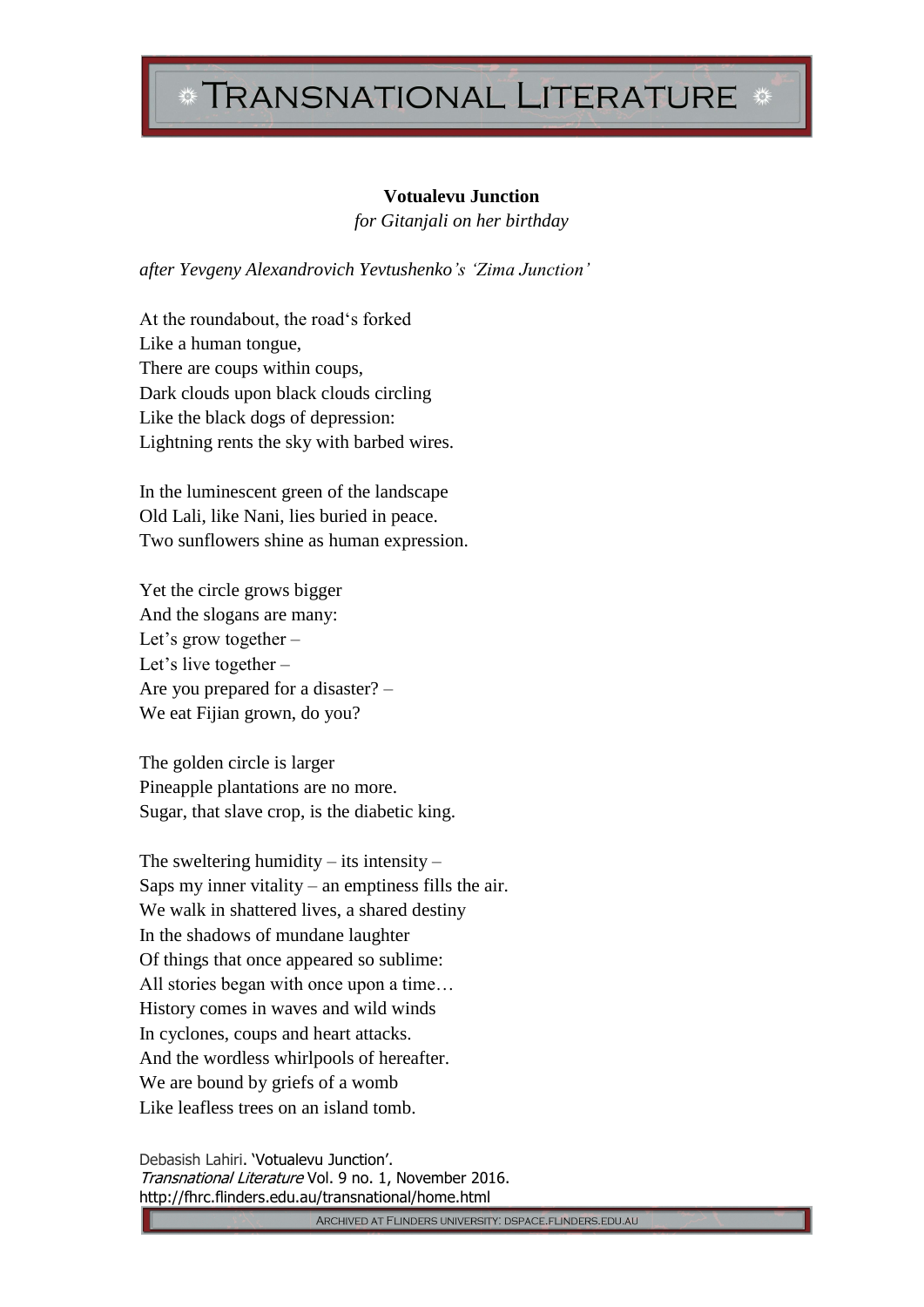The sunburned tourists come and go Chanting: This is one hell of a paradiso.

While Airways, Airlinks, fly above Where I'd known so much love Rode on brown Charlie's bare back And grazed Lali, among the holy cows Every morning we did our vows, Bowed to the solitary sun so resplendent, Rising like a single pineapple slice O'er blue hills, rippling in blue waves On naked women and nibbling mice.

In the Nandi, Nisan Ali sat on his horse, Fishing. Baba asked him: How many fish caught? None ,the hatmaan, muttered: My kismet Babajaan Is scribbled with the horse's thing! The stud's pen is like a gun. All fate is written in water, Babua. Fook the fish: the bait hides the hook; I'm going home, on the hill, To eat bhauji's baigan ke chokha Until my tumtum is fully-fill.

Are Bhagwaan, uttered the old man, And slipped into the gleaming river Of glinting dreams and distant sorrows On an island without any tomorrows.

My grandmother gossiped about yesterday: Nisan's mother had three husbands She came from a mountain terrain When Mother India was one – One was all, We were fed by the same breasts. She married Lahari, then Ramzan, Died in pundit Mohan Ram's arms. Fat and forbidding, formidable too, The plass was made extra big for her.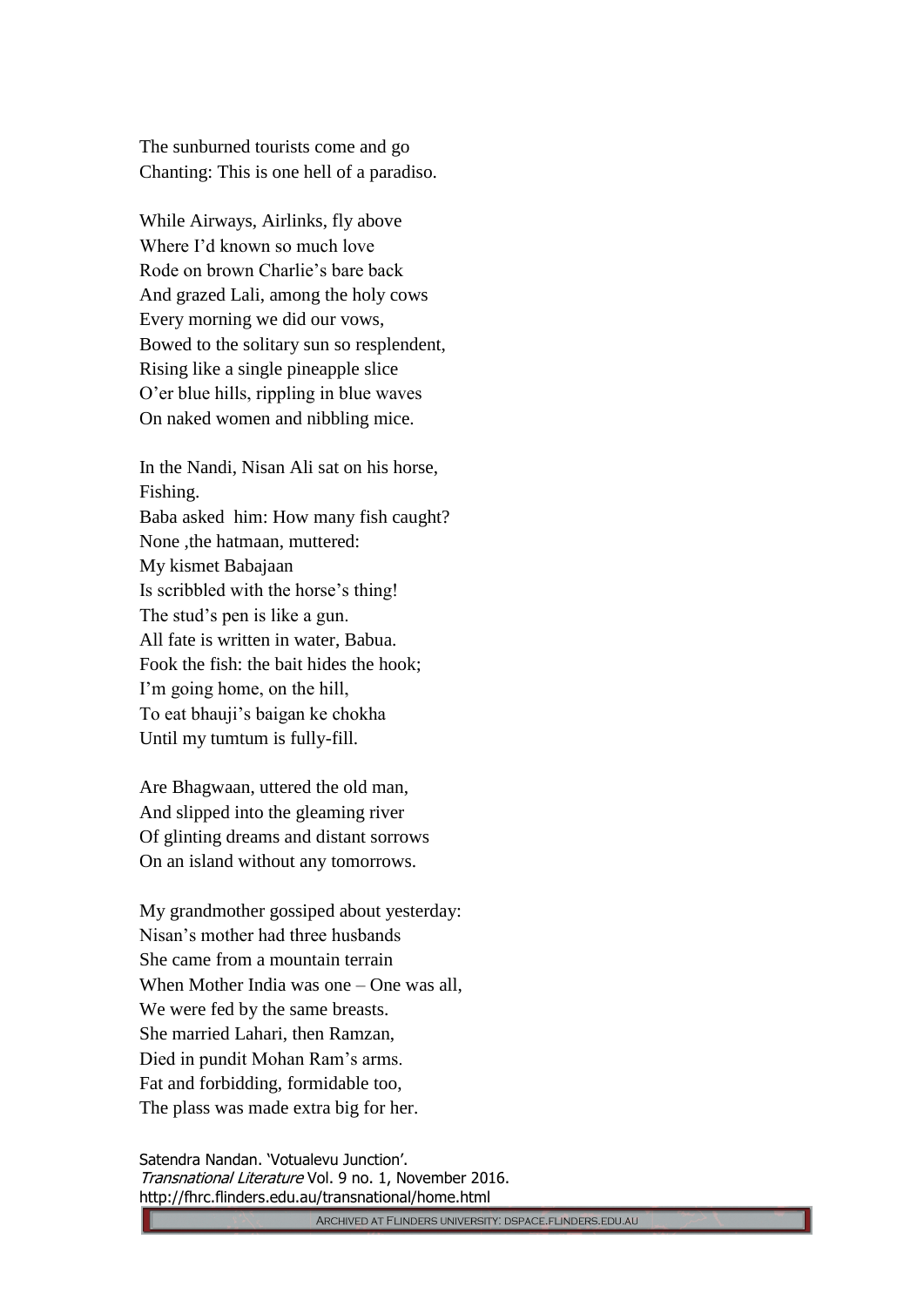She tossed and turned on Matalita's mat: To bury or cremate was the question. They dumped her burnt bones in the sea From where she'd arrived in a sailing ship With stitched sails of hessian paals, To the islands across the seven seas, While pundit Lalla read the scriptures Amid many friends and a few foes, As sand sea-waves slithered on my toes.

 $*$ 

I've landed in the rainbow evening: Welcome Home is boldly proclaimed. I walked to the immigration officer Uniformed in blue, without a smile, More used to greeting tourists, perhaps. Inside I couldn't see a familiar face On the murals, painted in mobile hues, Nevertheless I strode boldly through Customs and the kindness of a man. The queue was lengthening, two cops Sat and coughed: I left the duty-free shops.

A kind of music was in the evening air Heavy with the smell of hibiscus; The bougainvillea were brightly lit Petals of frangipani bloomed in ears. The red flowers grew on green trees. Below them yellow taxis, standing. It was humid and the sun was sinking In the blue waves below a mutilated sky Bleeding many colours, old memories: Suddenly I could see so many scars Of my youth in those distant stars.

Fifty-Six Knives was nowhere to be seen Once the tawdry town's undisputed queen Until that bald Mussolini, Caliban's cousin, Kept imprisoned the freedom's symbol – Fifty-six obscene nights: now who remembers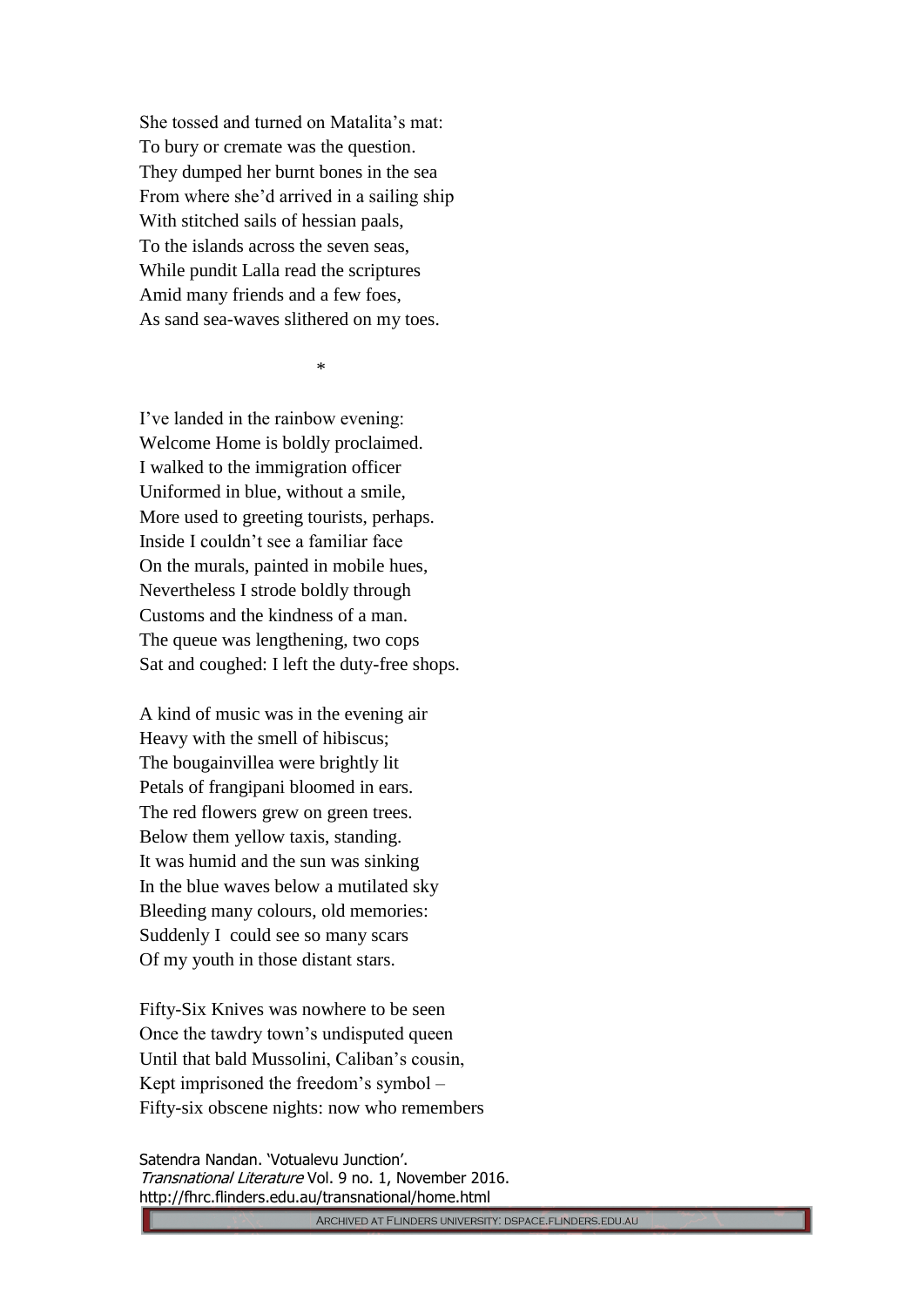When things were burnt into so many embers?

\*

The world changes: for the better or worse – It was too early to tell: a blessing or a curse? And I'd become a visiting stranger On the land I'd walked barefooted: Sole to soul you may belong Is a very ancient unsung song. The country is going through changes With concrete buildings, coloured lights. In the twilight we crossed the river twice Where years ago I was born once And arrived under the mango tree. In the foliage a single mango glimmered In the blue moonlight; the wind was quiet. There were flowers in black plastic pots Blood-red bougainvillea were reaching out. The food was good, made with love. A shower scampered on the tin roof At midnight the cocks crowed An old neighbour's dog did bark Open the world a bit more for me; The cat jumped over the low moon… I could see it all from a barred window. Was it all that I saw in the dark?

\*

For me all stories begin at my birth When dreams flowed in many streams The palms grew tall like my brothers, Where my cut umbilical cord was buried Under the mango tree with fruitful boughs That I thought was my piece of earth.

Miscarriages then were common: Not of justice but of a woman bleeding Feeding her child with her beautiful breasts; Every man's brutality of loving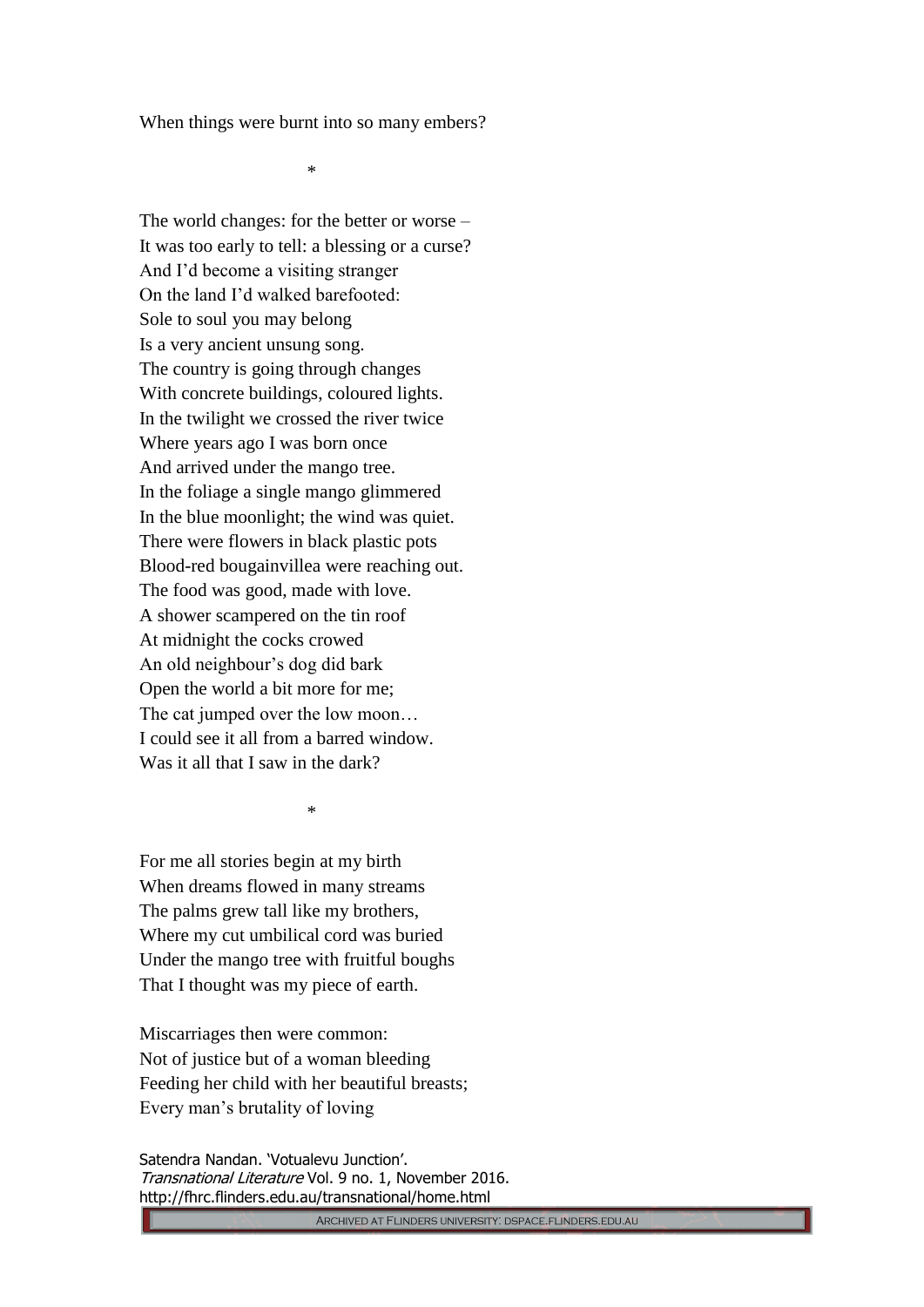Made a woman into a wife, a widow. They loved and lived, and made us; When they died, we, too, were old But they'd known no other world.

There wasn't much inside our head: We swept the cobwebs from corners And the mud floors made of dung; We grazed our cows and goats As ducks waddled, birds flew overhead, And dark hawks circled the empty sky. We swam in the river with dogs, frogs, Holding Lali's and Charlie's tails: Do not trust the teller, trust the tail, Of Pundit Rajbali's Bajarangbali: They set it on fire in their madness He burnt an ancient city on his way Where they remember him today: That old story with monkeys in red: Do you want a hole in your head To hear what I'm saying?

I'm not talking about the dead.

In those ancient evenings promises were kept And brothers for a brother often wept.

We grew with flowers and did belong Our flesh was weak but bones strong Flesh and fish, fruits and fowls, Gave us the strength to swim In the rising flood, the howling wind, We saw no evil: all was simply good.

We grew staring at the sun, waiting. Yet men were kept behind iron bars. They'd killed with sharpened knives We lost so many young, nameless lives. Among strangers we'd learned to dwell But still we saw stars from inside a well.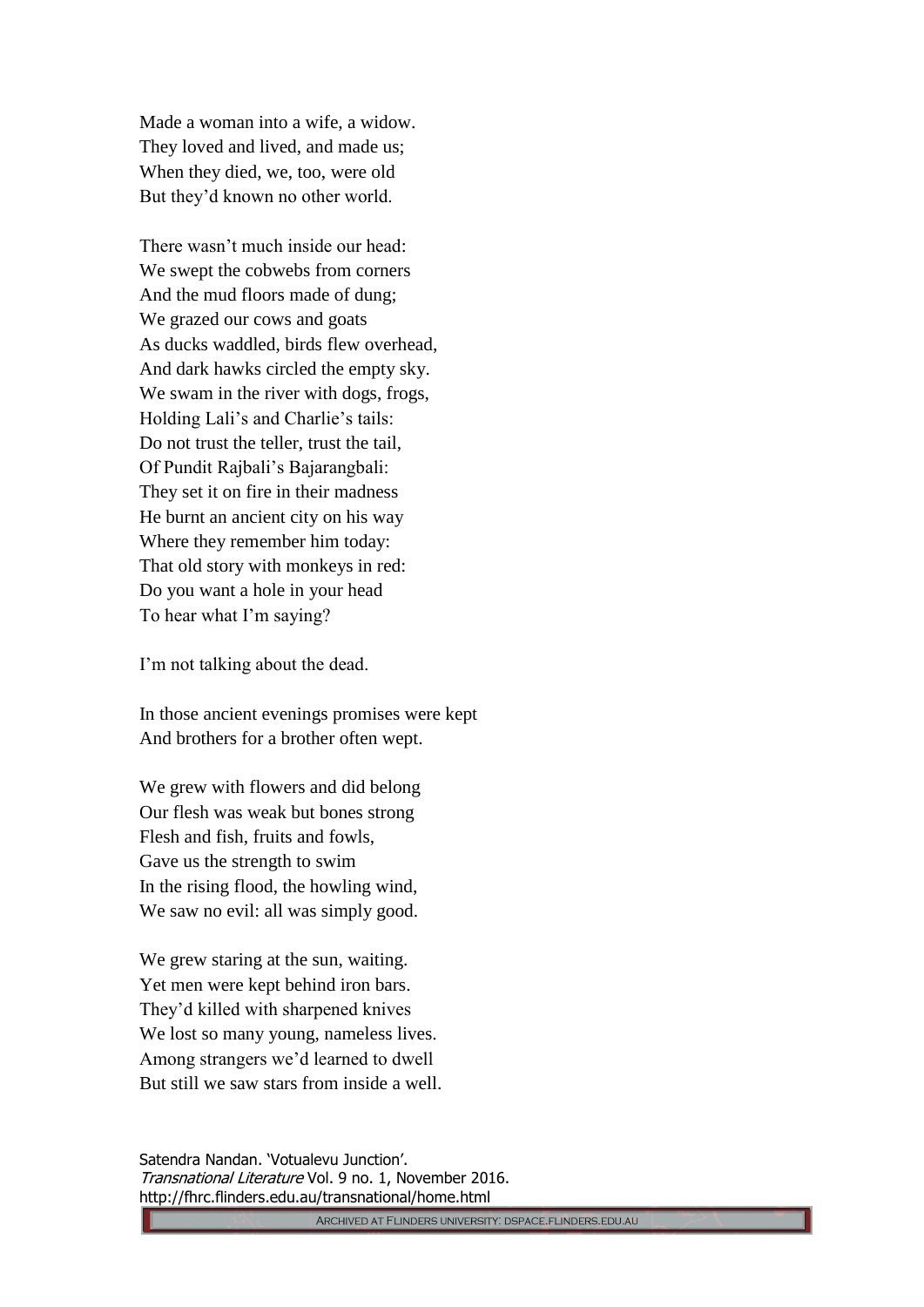Mornings I walked to the school Circling the burning, a brighter sun, They called me a bloody fool Shaking his head like his tool. I learnt the alphabet of knowledge Not of body or its dark human stain And began reading big books About sinners and the real crooks With pains that break your heart Like chicken joints when torn apart.

You might say it was my good luck And you'll be quite right: Some kindly grocer paid my fees I crossed one river many times And so many rivers in a single life.

I grew up but returned to my soil. My old home now has new tenants My blood relations are gone. They have built bigger, better houses Which don't fall in hurricanes – Everything is now solid, substantial. Where's their home? Here? There? It's no more safe anywhere. But the winds of change blow The sea-waves dissolve the shore Even if the depression is miles away My blood pressure gets rather high My consciousness is falling in fragments A fatal stroke is a distinct possibility. A storm screaming on a faraway island?

So I sleep and dream of grizzled ghosts: Of farms, and my childhood friends: It was in the hills we met, slept, And cooked our meals on the open fire On the mystic rocks, volcanic and black, We dozed like lizards dazzling the sun.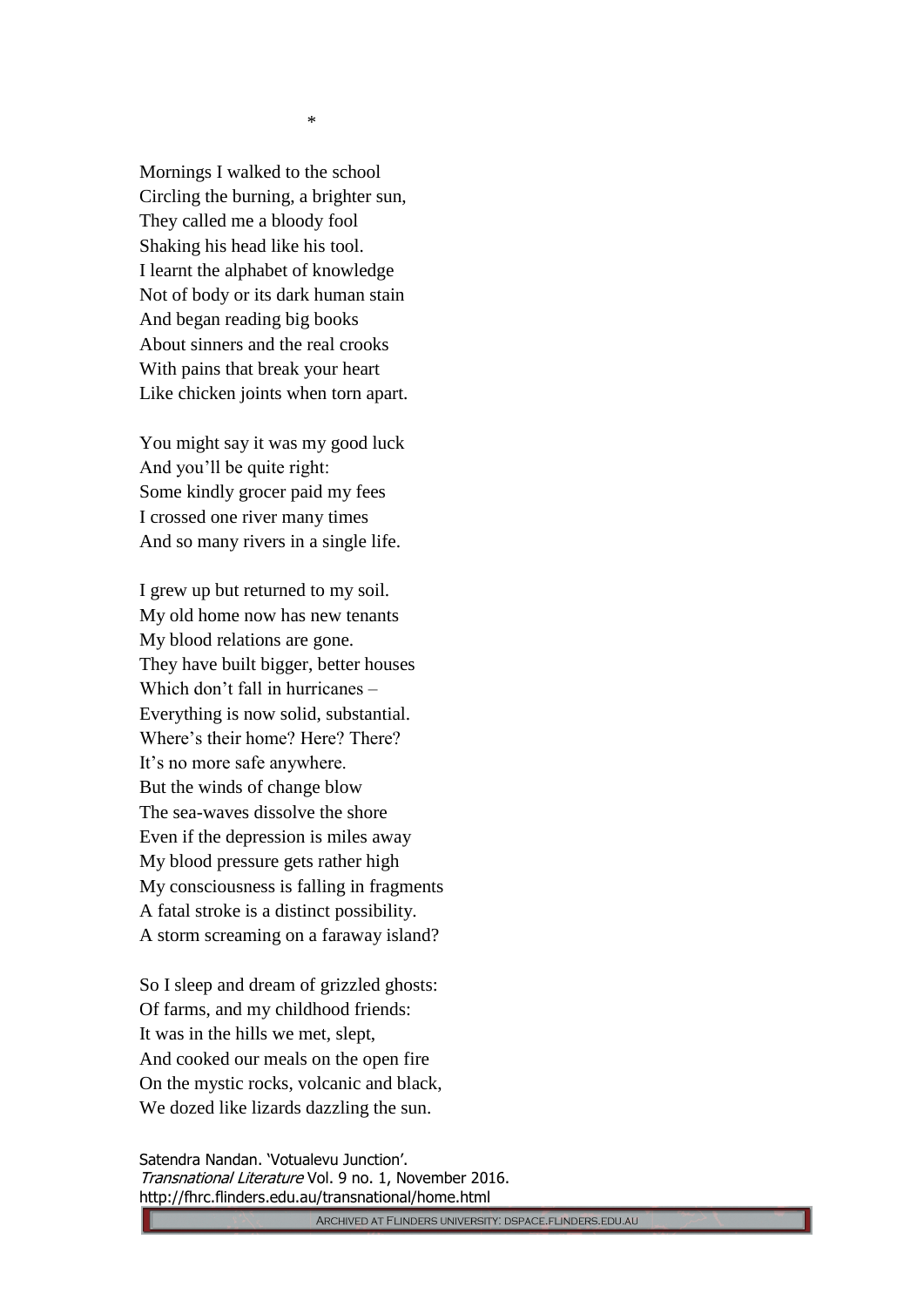Our teeth shone with gravel and desire Eyes were blood red with swimming Face marked with tears – streaming.

Then we returned to the leaking bures And lay like logs between cousins While on the oldest mango tree The blind bats hung upside down, The owl hooted, cats prowled in the night, As fowl-filchers were busy stealing; The dogs carried on with their doggy life. Men and women clung together Rivers into seas: the ocean was never full. Children were born, one too many, While some died, many survived. And we thought we'd now arrived.

One became a colonel, rather well-fed. He made us into a nation of strangers Arrivals, Departures, and Deportuers, To many unknown Christian mangers: Goodness was wasted fighting evil Are we the children of god and the devil? The voices in the beloved river are lost Kini, Laisa, Lesu gone without a ghost. The colonel killed the minah-mocking bird Desolation remained in our hearts unheard.

The new tourists come and come and go Listening to the tunes of our lost paradiso.

\*

We fly in and out, morning and night, Searching for that touch of grace – We'd walked on the round hot stones We'd walked on water, swam the river But the tears of things are no more. Ashes, dust and ghostly memories Seep into my old mildewed soul Dampness, virus of cold, dry coughing;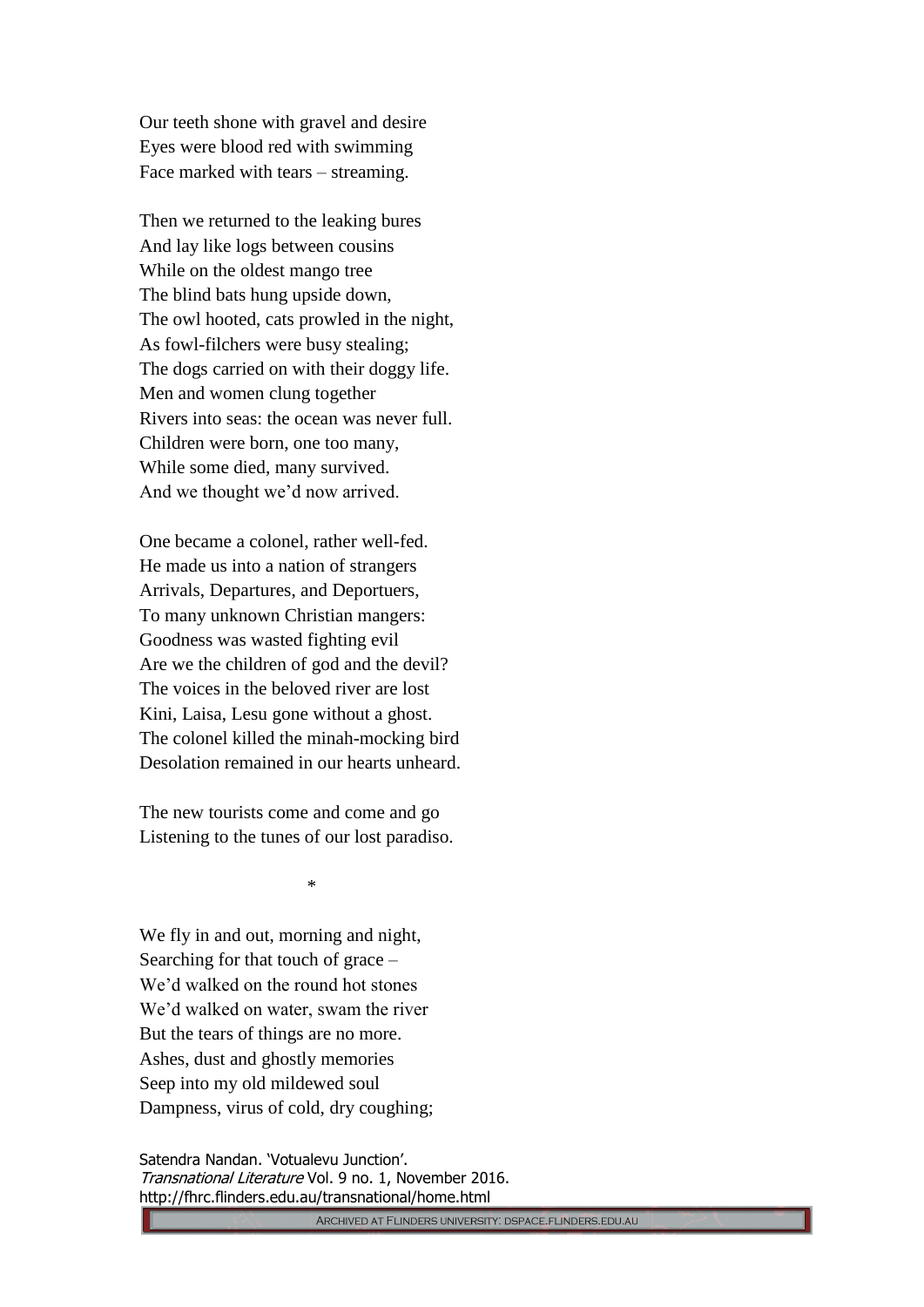Once broken, nothing is ever whole: Let Nothingness now in my body sleep. The heart has a small blocked artery I'm ready for surgery, no need to weep.

My blood pressure rises Like the morning's shadowless sun The dew on marigolds is gone: How we've lost our paradises By the power of a foreign gun.

\*

At the Votualevu Junction, I turn left: Here there are the big hotels In the fields bereft of grazing cows, Nor are there cocks fighting in half-light Those cheating, groggy card players Of cheated hopes have taken their flight. The winners and the losers, one and all? But I keep going beyond the rugged hill At the corner is one-eyed Kanwa's shop Where Ramdas's buses used to stop; After many years, the shopkeeper kept My father, his farming son in his debt. One moonlit night the old shopkeeper died Under the concrete bridge, below the ridge; At the beach funeral only my father cried.

Beyond is the Ramlila's holy ground The grandeur of the old drama The story of lonely Sita and Rama Echoes in my island's exilic mind As children walk to the learned school. Mad Sagar doesn't block your road With Bachoolal's half-forgotten mantras That made Parsu's burn his hoary ass With Birbal's wisdom in Bhondu's class. But we walked on the stony path: Look, Listen and Learn, the teacher wrote On a big blackboard which now I quote.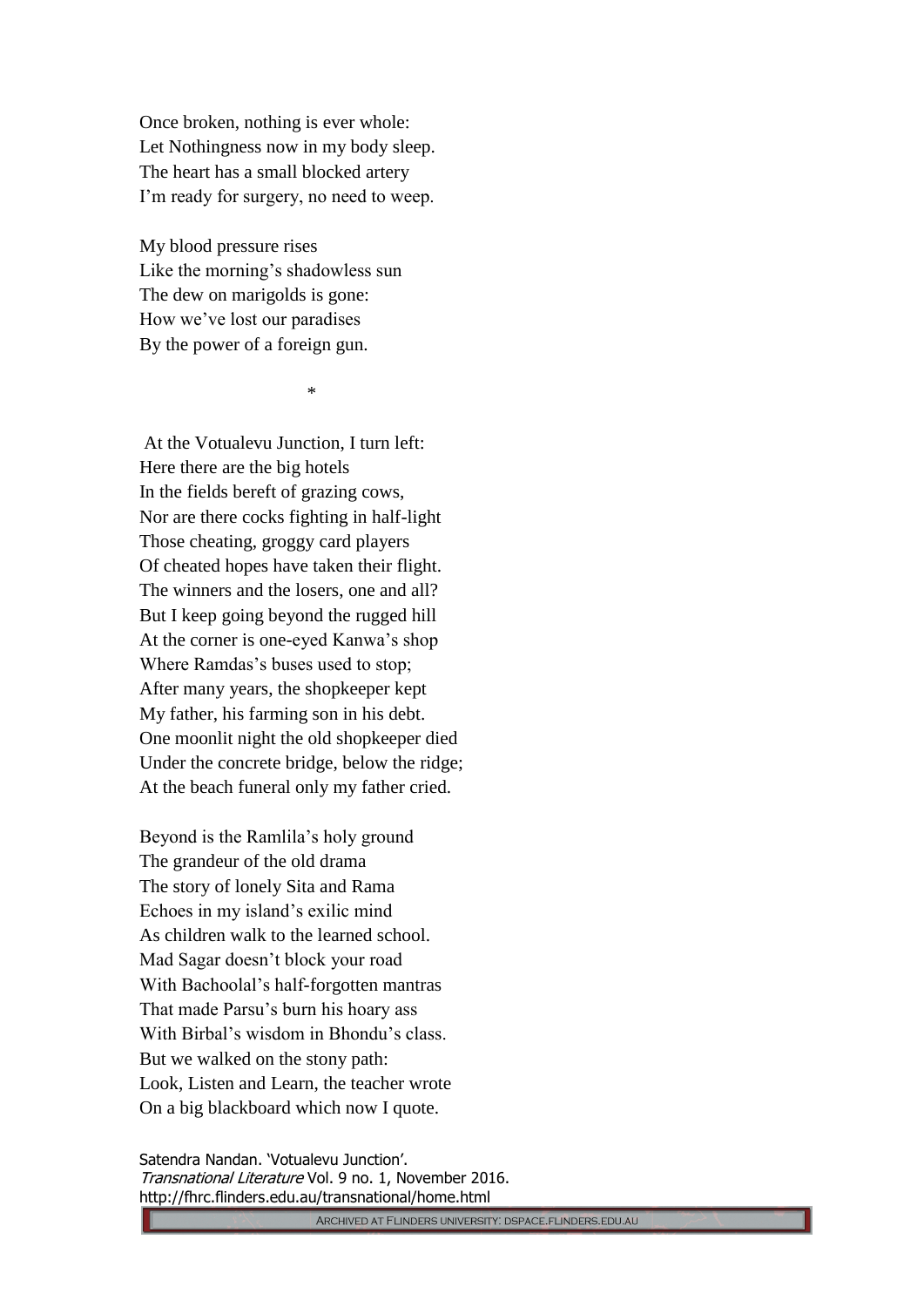To tell lies is one thing. To know The truth and not speak it quite another: It's the greater crime, against life itself. One had read this among the old. Sacred scriptures are full of truths, lies, Between such words and your breath Lies the inevitability of a single death.

We carried on looking backwards As if our burdens could be relieved By others; but no horses' hooves were heard Just the cheeping of many a roadside bird And we kept walking, working on the land As the girmityas did, a lathi in one hand.

You walk and die alone You dream and die again.

\*

Uncle Joji had two eloped wives Attached to him like sheathed knives And when the first ran away He got another one, the clown, From across another nearby town: A pundit's daughter – he became a priest. Recited the mantras from a detective story Written by an anonymous author Whose novel were like grand epics Replete with ruins of wars and relics. Good and evil were easy to define And all things were made divine. Then came the colonel, a bogus brigadier? A man drunk on myths of methylated spirit His coups were like a tropical squall They soon evaporated into the thin air The bombast and belligerence in vain The story of Abel and that of Cain. Power without glory, the same bloody story: A nation's heart was broken, betrayed –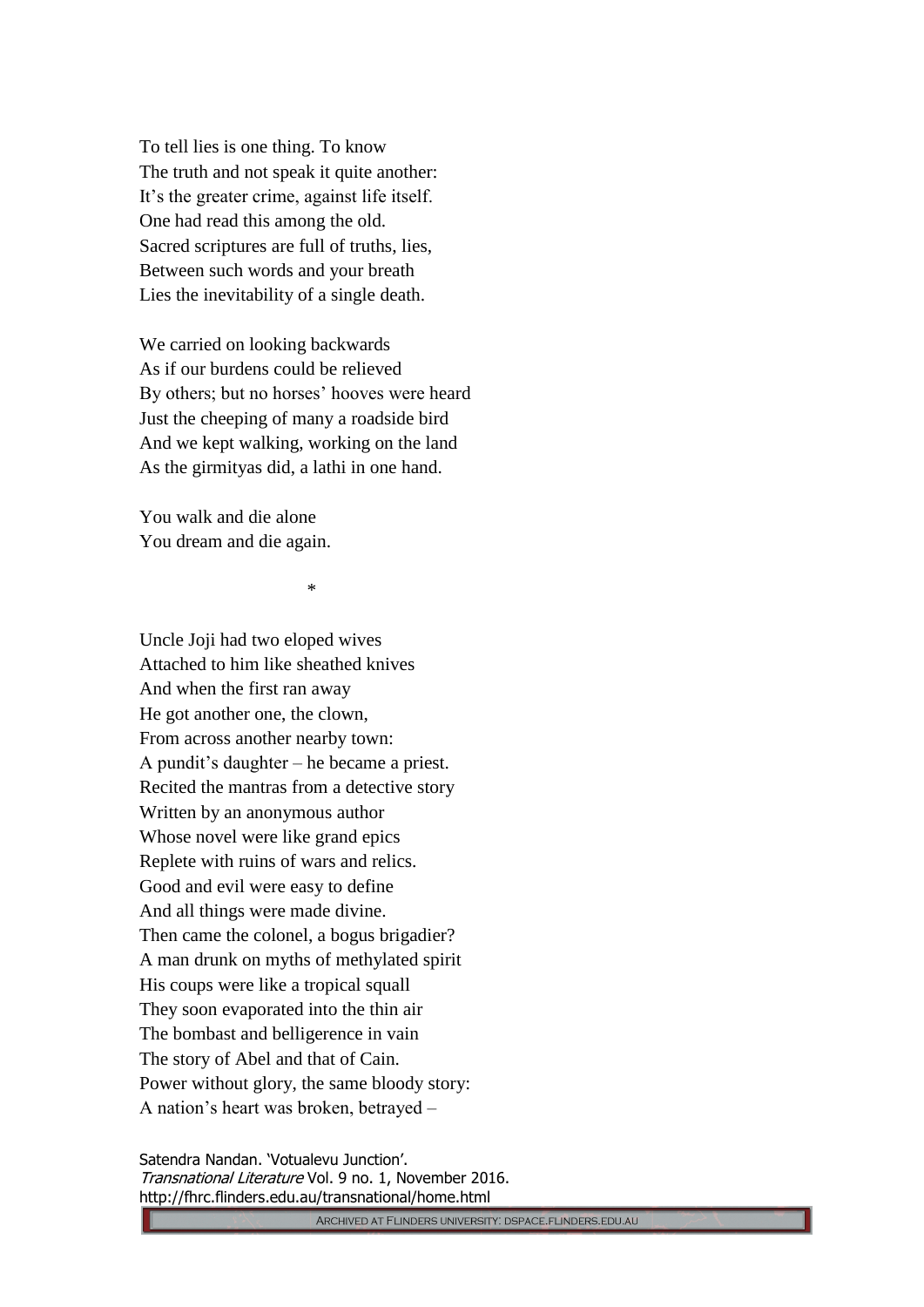But there's no beauty like this body: And it grew like goodness in evil We learnt about god and the devil. Remembering Ram and Lakshman: When brothers together played, prayed. And children's castles, the waves destroyed.

So when a brother from a brother went My heart was saddened and deeply rent His home was an empty shell, a small hut The battered door and a window forever shut. Nobody sat under the tamarind tree. No ducks quacked, no women at the well The colonel crowed on his own dunghill He had so many prophetic pages to fill.

Lightning-struck: we were blinded, illuminated, Our neighbour's cow was struck and killed. In my mind there was neither love nor hate Just the endless desolation of the human fate.

Then the rains came

And swept all to the river and the ocean. I became restless: my myriad thoughts Were like craggy mountains, full of trees, My feelings were deeper than the seven seas.

I knew something was lost More than the ideas of a paradise, Between a sunset and a sunrise; But what did we really lose? Count it on your calloused finger-tips Touch your twisted toes, read my lips: Something bigger than ourselves: the trust Of each other, the warmth of a meal together Or a handshake clasped without racial rust; Or of things passing and past into the dust: In the cities only the bust survived You had seen it among the rain – trees In the misty mountain's morning rays Glinting cobwebs in a glittering net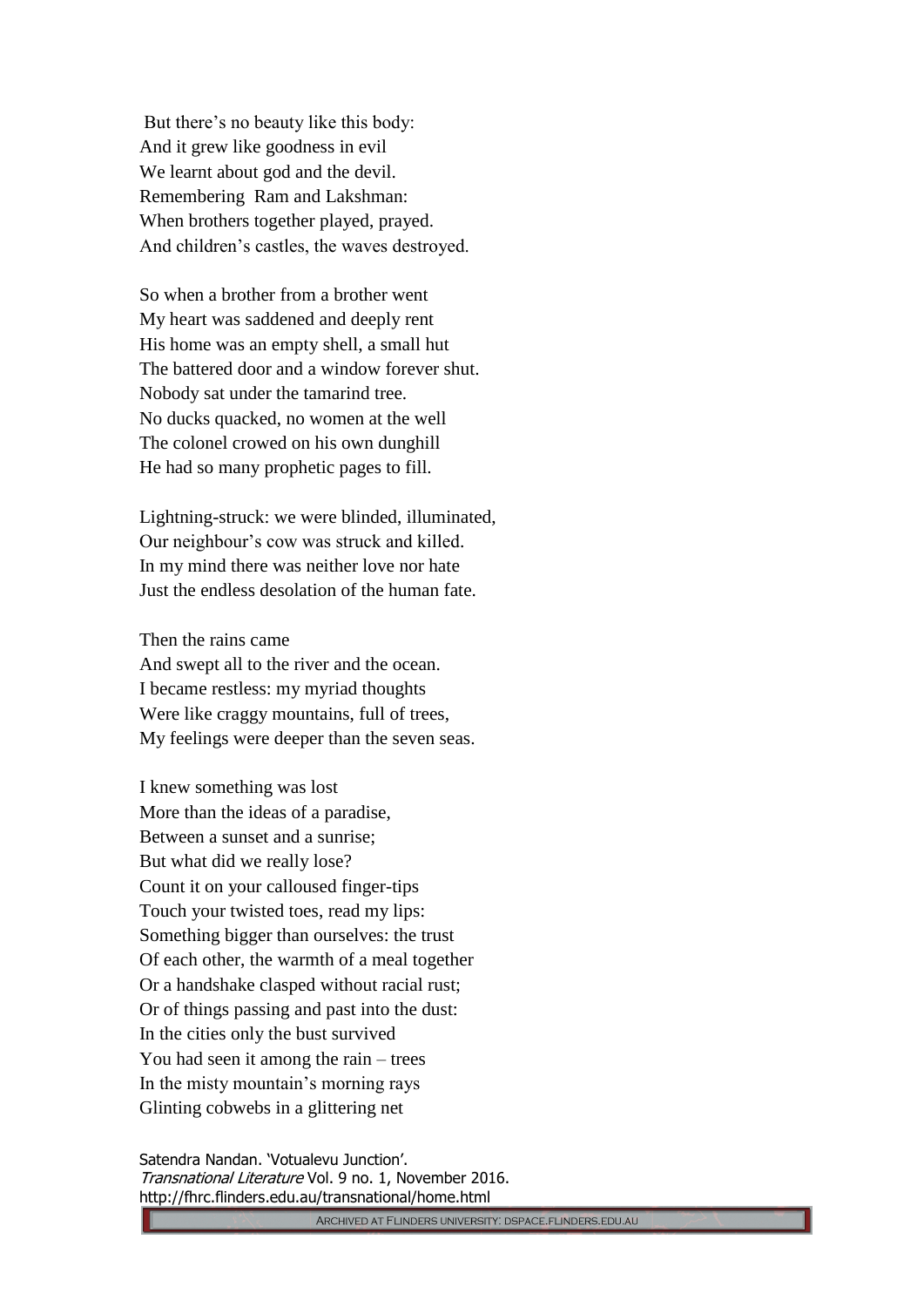Where you floated fish-tin boats, And grazed your kids and goats. Sugar-cane rippled on the hills Seagulls flew against the wind. Old men were sent into homes: You could touch human grief In the trembling of a cane leaf. It was not exile that killed It was really the betrayal That broke those trusting hearts And yours and mine on the shore And more, oh, ah so much more.

\*

Things are closer in your rearview mirror Than you think: appearance and reality. And near horizons seem far away In a strange land with strangers. But a bird builds anew a nest and sings From fallen feathers, broken wings.

First they buried their many dead Praying to gods they had known But now no rescue would take place Here alone was their final resting grace.

They had played their games; Sardars changed their names. They dug the virgin soil as birds flew Where once only wild berries grew. New gardens were created and born From the giving earth so brutally torn.

There were no elephants here Nor gods, goddesses and all that But cows grazed, horses galloped While they trudged barefoot In the evening dust and white sands Holding all they had in their folded hands For some jahajibhai like poor Sudama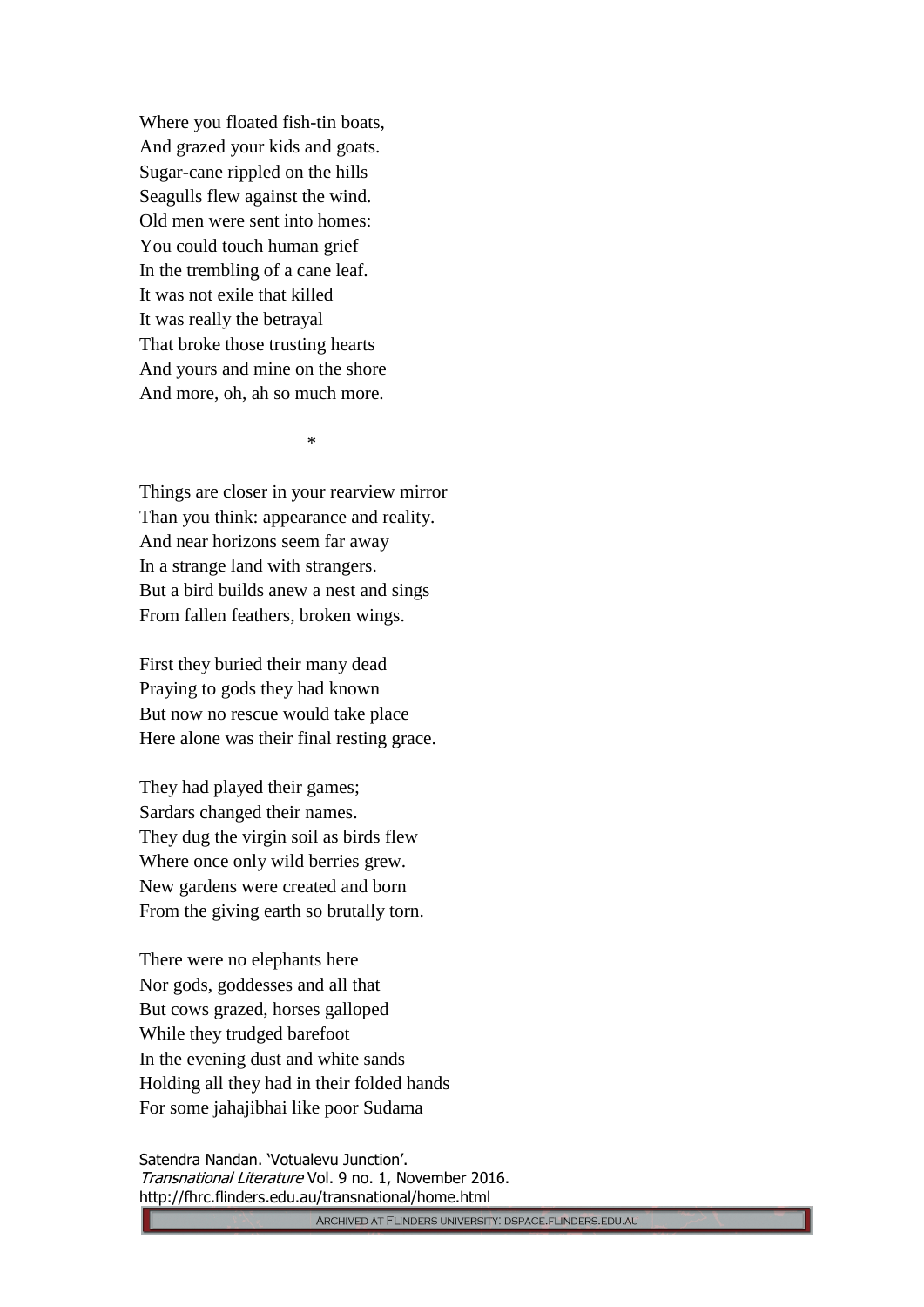Visiting an old remembered friend With a gift of dhal and grains of rice Hoping this was their journey's end, After all we had paid all the price.

\*

But miracles were not uncommon And the songs came back And they began to sing Bird-songs in many a bush And slept in the hollows of trees Built their huts on bamboo boughs To keep their promised vows Without the fear of swords On the solace of hollow words.

And in their soiled laps We were raised as their children. We walked to Votualevu school And when the river was in spate And reached places it had been – Flooding was a memory – various, Primordial, precarious, precocious, We crossed the river holding, in between, Our Father's shoulders, or Charlie's tail, Believing in the new but distant queen. We played in the rain, the mud was thick, With wild girls and wanton boys And stole Gosai's mahajan's oranges: Such a rascal – he'd rather let the fruit rot. Then in one flood his orchard, house, the lot, An illegitimate daughter were swept to the sea. He survived and became generous. Death had been so close to his bone He felt the loneliness of a river-stone.

\*

My mausi called us home for many a meal And lived until ninety on the river's bank;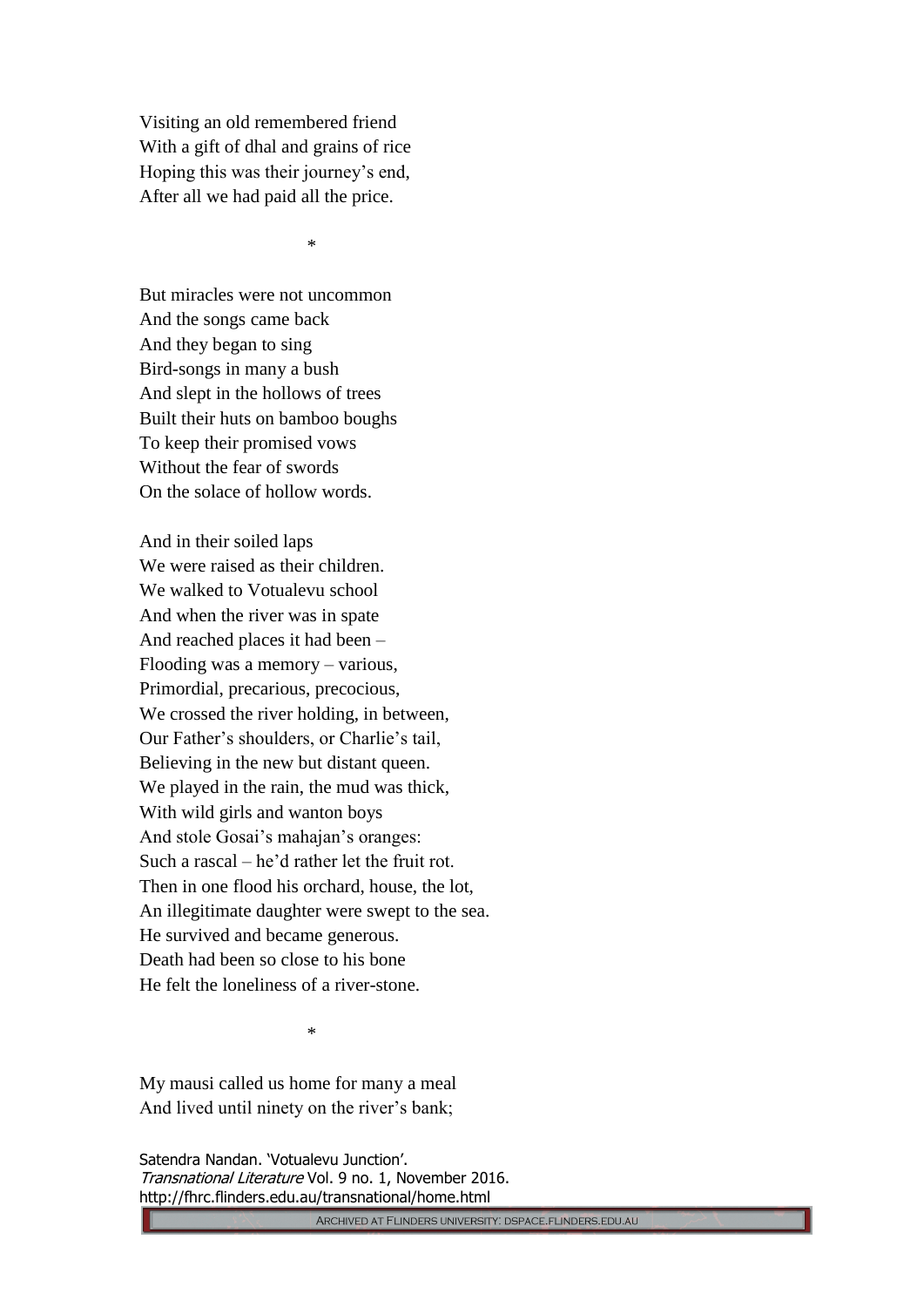Then when I heard of her death, aged ninety, In another country, my literate mind went blank: I wept sitting by the edge of a man-made lake Where the sedge had withered like her face.

For things that were gone, taken, abandoned, I knew my veins had grown old, hands shaken, And arteries had narrowed, blocked, stiffened, But my restless mind remembered more Than I could bear like that tear In my old clothes I couldn't repair The patches others had sewn for me.

So many of my companions had vanished To other shores carrying the sadness of things, As if the birds had taken wings and died In the evening shadows, when a child cried.

You may not understand now, my child, But one day, as you lie in your bed, Looking at the ceiling, dreaming, It will crack open, and breathe afresh You'll see the millions of brightening stars In the infinity above like a mother's love And still feel in the wintery drops of rain From your childhood's heartaches, pain On your beautiful, beloved skin And think of many a human sin: The love of a woman, a running river, Who died with a wistful smile In the corners of her loved lips She'd come to a paradise – 87 ships. As your eyelids close, you'll feel, In the spinning world, a silence – Then wounds of the heart will heal.

\*

So I had grown, floating in the river, Listening to the sounds of distant voices And eating stolen sugarcane;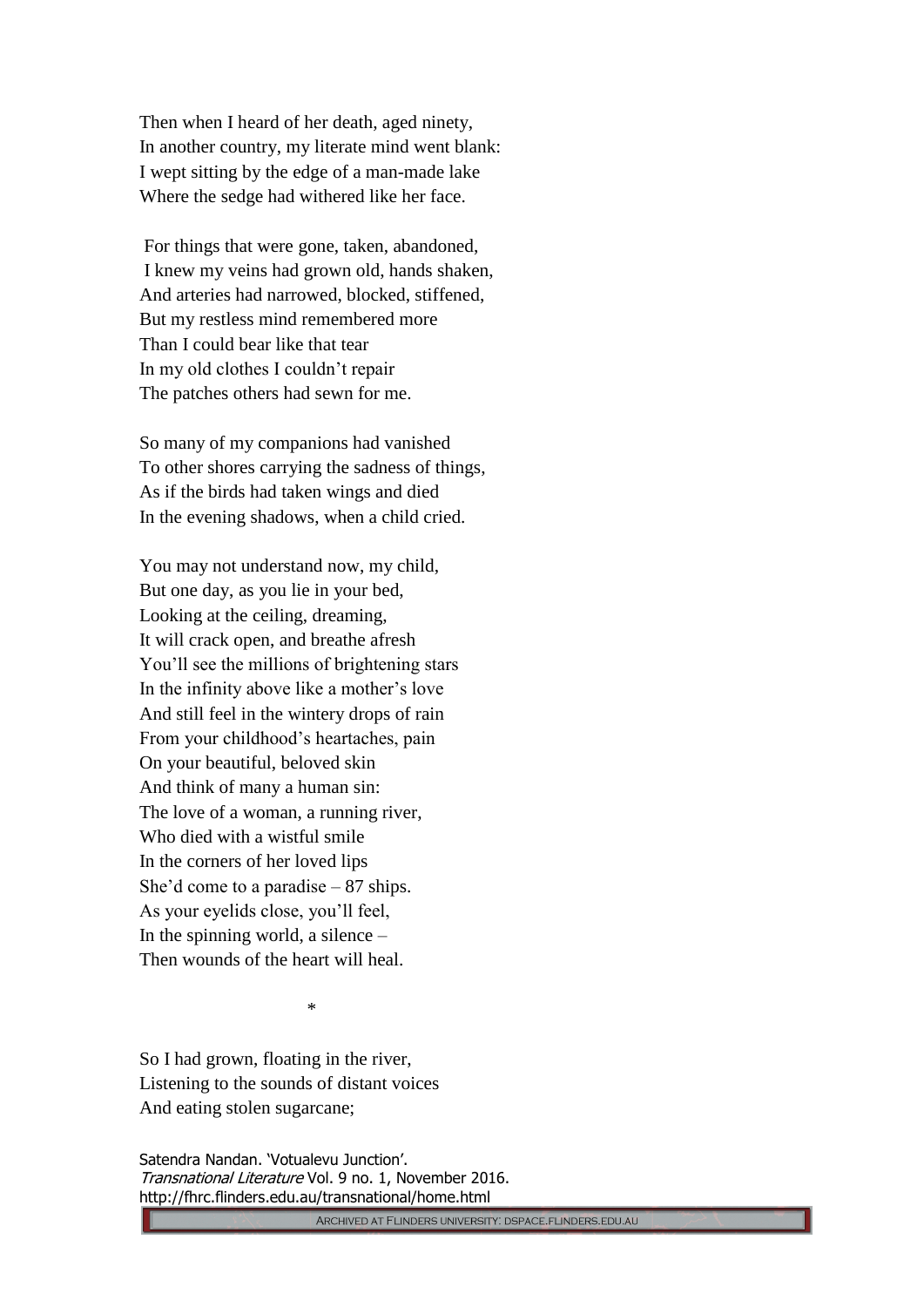I'd come to love the small patches Of green vegetables, watermelons, And saw a half-naked woman Tilling the green fields in summer In the midday sun; I was her son. I grew on her kisses, sweat and smell: You're tall, handsome, my dearest one, My mother said: All will be well.

I flew to other shores, fell in love, Was exiled by a gun, but still beloved Of those who knew me in my childhood. When I returned, the world had changed Or was it me?

It's difficult to tell from such a distance. My mind had read, my eyes travelled. Now that my bones ache, my mind roams I can only imagine the pain of those men Who fathered us in their storm-tossed homes.

The affections of the mind The afflictions of the heart Are everywhere though worlds apart Like birds buffeting the wind.

\*

At Votualevu Junction when it rains The place has a haze of a special kind For you it's only an obscure name It's the very source of my joys and pains.

It's not the immortality of one's soul But of friendships, love, quarrels That are the days' and nights' remains And when the body is buried or burnt Or bones thrown into the blue ocean They grow again in water, in emotion. You may think it's never easy to live; It's more difficult to learn to forgive.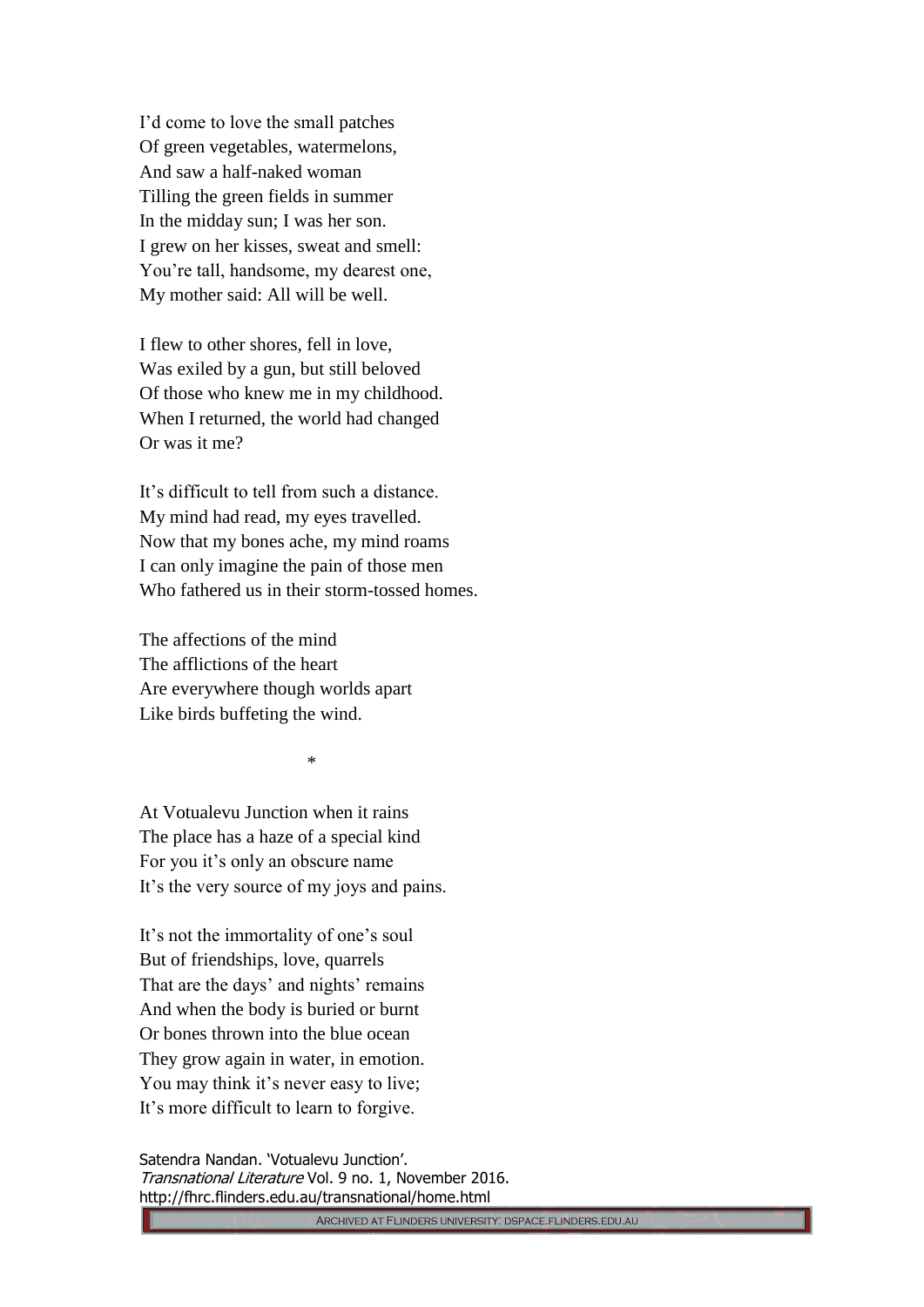Let the winds blow over the fields of cane Into the blue hills where the giant sleeps Over small bures and rock-splendored valleys, Across the old rain-trees and palms Swaying like my siblings: a mother weeps For those of many generations past Whose footprints are carved in stones; The coral reef is made of their bones. On grass graves, in ashes of grief, They live in my heart's rhythm In our daily bread, our spirits' anthem.

As the hills thunder Lightning splinters the clouds, And the sea is wild with joy –- Rain's coming – my mother's voice: We rushed into the kitchen Warm with smoke and food And the embers glowing How we sat and ate – All things are always good When you are well-fed. The wet soil can be so beautiful. The raindrops remember it all. And things begin to grow again And there's brightness all around Fluttering butterflies after the rain.

Knowledge rolls slowly like stones Wisdom grows like trees in our bones Through the sting and hum of honeybees And fragments of boughs, broken trees.

And so I was there Breathing the streets' polluted air – Even at my dead brother's home The water flowed in the taps